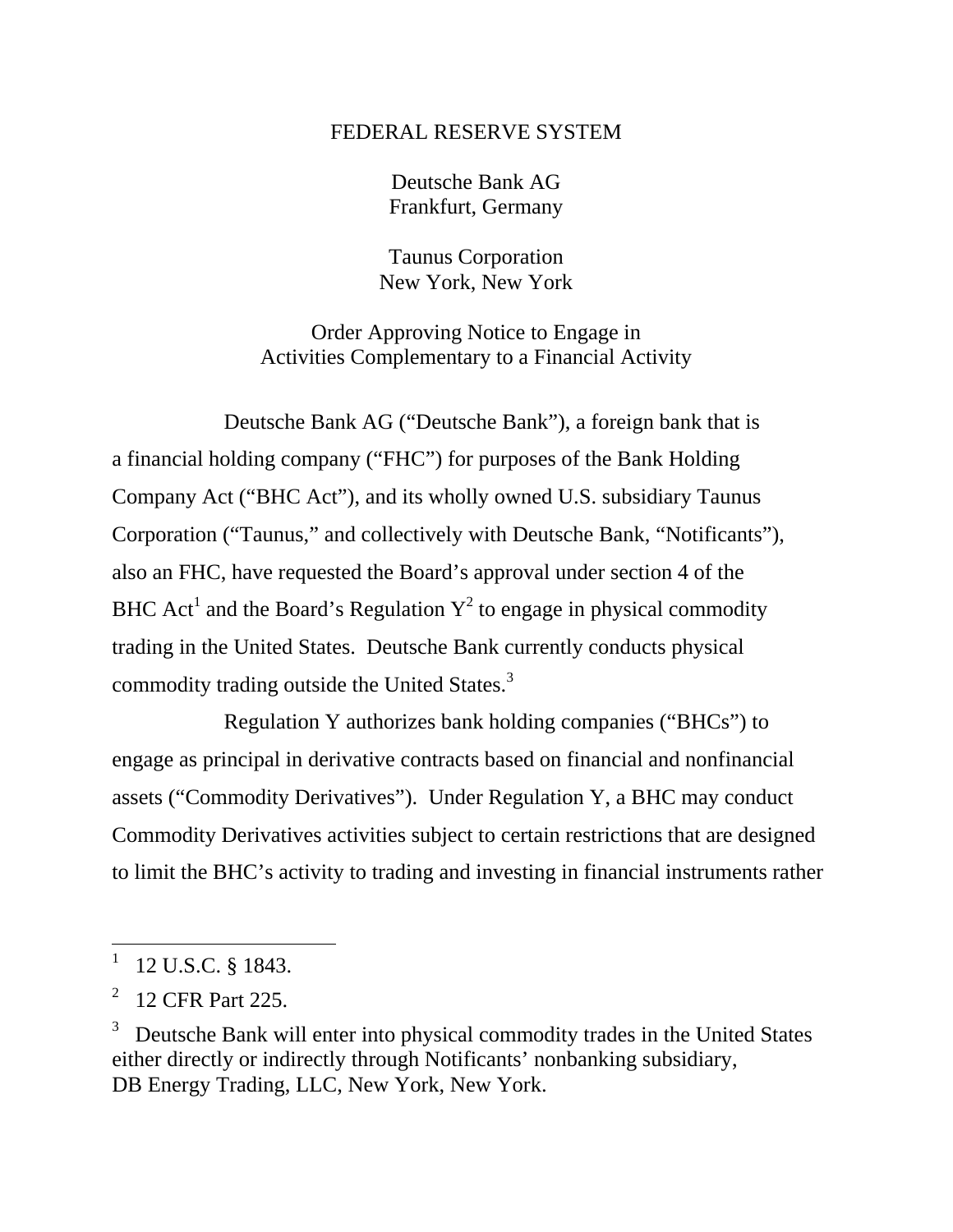than dealing directly in physical nonfinancial commodities.<sup>4</sup> Under these restrictions, a BHC generally is not allowed to take or make delivery of nonfinancial commodities underlying Commodity Derivatives. In addition, BHCs generally are not permitted to purchase or sell nonfinancial commodities in the spot market.

The BHC Act, as amended by the Gramm-Leach-Bliley Act ("GLB Act"), permits a BHC to engage in activities that the Board had determined were closely related to banking, by regulation or order, prior to November 12, 1999.<sup>5</sup> The BHC Act permits an FHC to engage in a broad range of activities that are defined in the statute to be financial in nature.<sup>6</sup> Moreover, the BHC Act allows FHCs to engage in any activity that the Board determines, in consultation with the Secretary of the Treasury, to be financial in nature or incidental to a financial activity.<sup>7</sup>

In addition, the BHC Act permits FHCs to engage in any activity that the Board (in its sole discretion) determines is complementary to a financial activity and does not pose a substantial risk to the safety or soundness of depository institutions or the financial system generally.8 This authority is

 $^7$  12 U.S.C. § 1843(k)(1)(A).

 $8 \text{ 12 U.S.C. } $1843(k)(1)(B).$ 

<sup>&</sup>lt;sup>4</sup> Commodity Derivatives permissible for BHCs under Regulation Y are hereinafter referred to as "BHC-permissible Commodity Derivatives."

 $5$  12 U.S.C. § 1843(c)(8).

 $6$  The Board determined by regulation before November 12, 1999, that engaging as principal in Commodity Derivatives, subject to certain restrictions, was closely related to banking. Accordingly, engaging as principal in BHC-permissible Commodity Derivatives is a financial activity for purposes of the BHC Act. See 12 U.S.C. § 1843(k)(4)(F).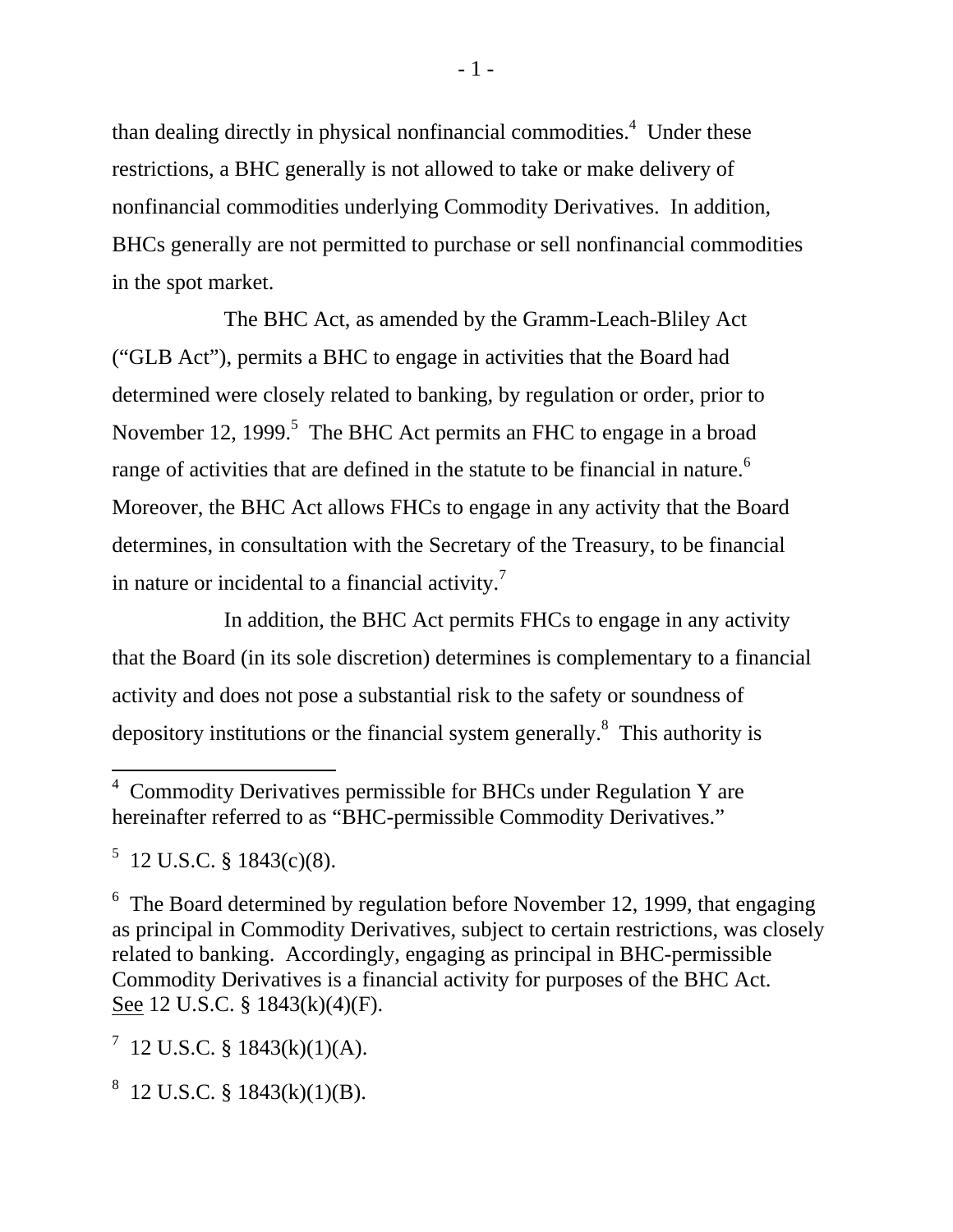intended to allow the Board to permit FHCs to engage, on a limited basis, in an activity that appears to be commercial rather than financial in nature but that is meaningfully connected to a financial activity in a manner that complements the financial activity. $9$  The BHC Act provides that any FHC seeking to engage in a complementary activity must obtain the Board's prior approval under section 4(j) of the BHC Act. $10$ 

Notificants regularly engage as principals in BHC-permissible Commodity Derivatives based on a variety of commodities and plan to expand those activities to include physical commodity transactions in the United States. Notificants have, therefore, requested that the Board permit them to engage in physical commodity trading activities in the United States involving commodities such as natural gas, crude oil, and emissions allowances,  $11$  and to take and make delivery of physical commodities to settle BHC-permissible Commodity Derivatives in which they currently engage ("Commodity Trading Activities").

 $10$  12 U.S.C. § 1843(j).

<sup>9</sup> See 145 Cong. Rec. H11529 (daily ed. Nov. 4, 1999) (Statement of Chairman Leach) ("It is expected that complementary activities would not be significant relative to the overall financial activities of the organization.").

<sup>&</sup>lt;sup>11</sup> An emission allowance is an intangible right to emit certain pollutants during a given year or any year thereafter that is granted by the U.S. Environmental Protection Agency or comparable foreign regulatory authority to an entity, such as a power plant or other industrial concern, affected by environmental regulation aimed at reducing emission of pollutants. An allowance can be bought, sold, or exchanged by individuals, brokers, corporations, or government entities that establish an account at the relevant governmental authority. Emissions allowances are stored and tracked on the records of the relevant government authority. Accordingly, there are no transportation, environmental, storage, or insurance risks associated with ownership of emissions allowances.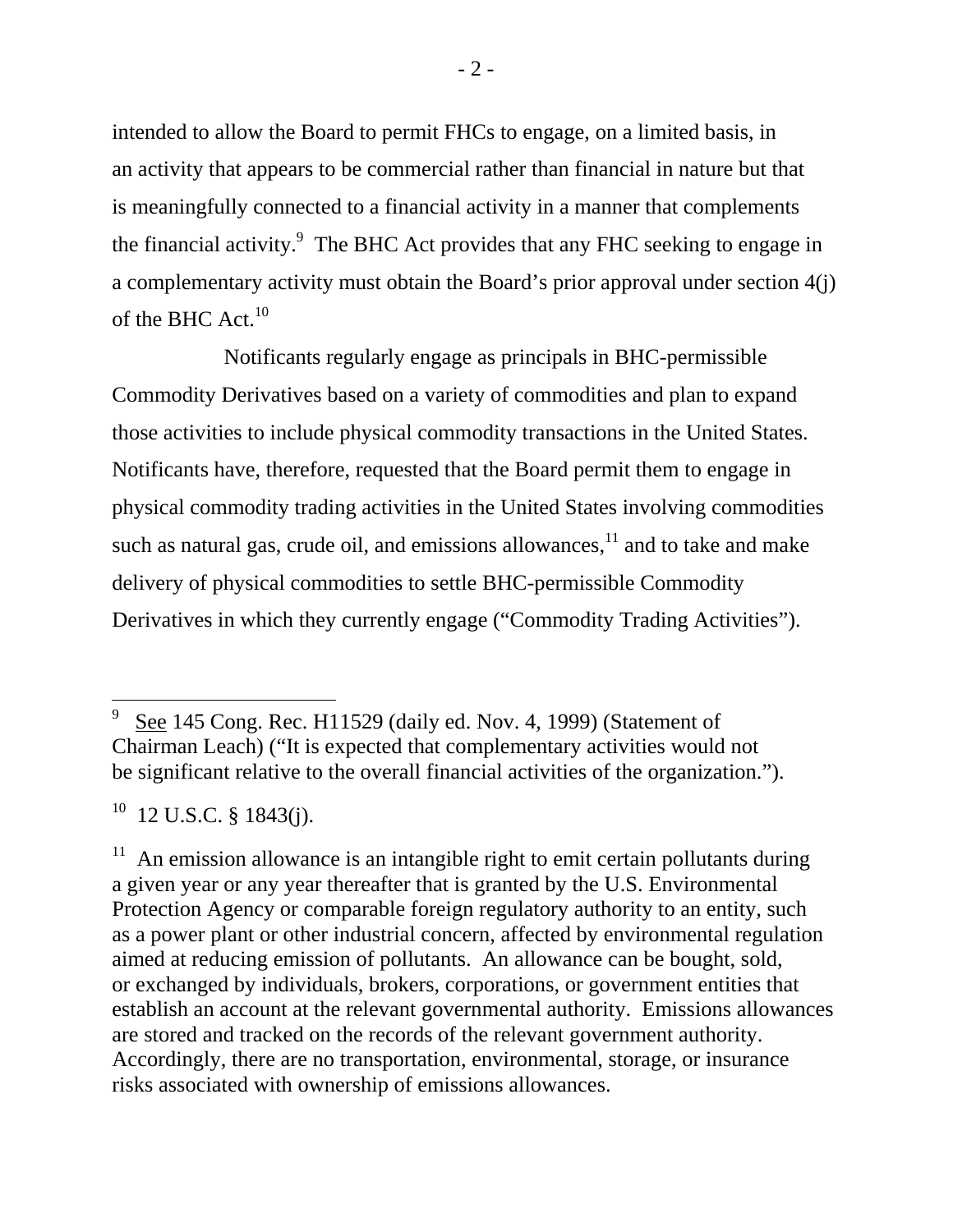The Board previously has determined that Commodity Trading Activities involving a particular commodity complement the financial activity of engaging regularly as principal in BHC-permissible Commodity Derivatives based on that commodity.12 In light of the foregoing and all other facts of record, the Board believes that Commodity Trading Activities are complementary to the Commodity Derivatives activities of Notificants.

To authorize Notificants to engage in Commodity Trading Activities as a complementary activity under the GLB Act, the Board also must determine that the activities do not pose a substantial risk to the safety or soundness of depository institutions or the U.S. financial system generally.<sup>13</sup> In addition, the Board must determine that the performance of Commodity Trading Activities by Notificants "can reasonably be expected to produce benefits to the public, such as greater convenience, increased competition, or gains in efficiency, that outweigh possible adverse effects, such as undue concentration of resources, decreased or unfair competition, conflicts of interests, or unsound banking practices."<sup>14</sup>

Approval of the proposal would likely benefit Notificants' customers by enhancing Notificants' ability to provide efficiently a full range of commodity-related services. Approving Commodity Trading Activities for

<sup>&</sup>lt;sup>12</sup> JPMorgan Chase & Co., 91 Federal Reserve Bulletin \_\_\_\_ (2005) (Order dated November 18, 2005); Barclays Bank PLC, 90 Federal Reserve Bulletin 511 (2004); UBS AG, 90 Federal Reserve Bulletin 215 (2004); and Citigroup Inc., 89 Federal Reserve Bulletin 508 (2003). For example, Commodity Trading Activities involving all types of crude oil would be complementary to engaging regularly as principal in BHC-permissible Commodity Derivatives based on Brent crude oil.

 $13$  12 U.S.C. § 1843(k)(1)(B).

 $14$  12 U.S.C. § 1843(j)(2)(A).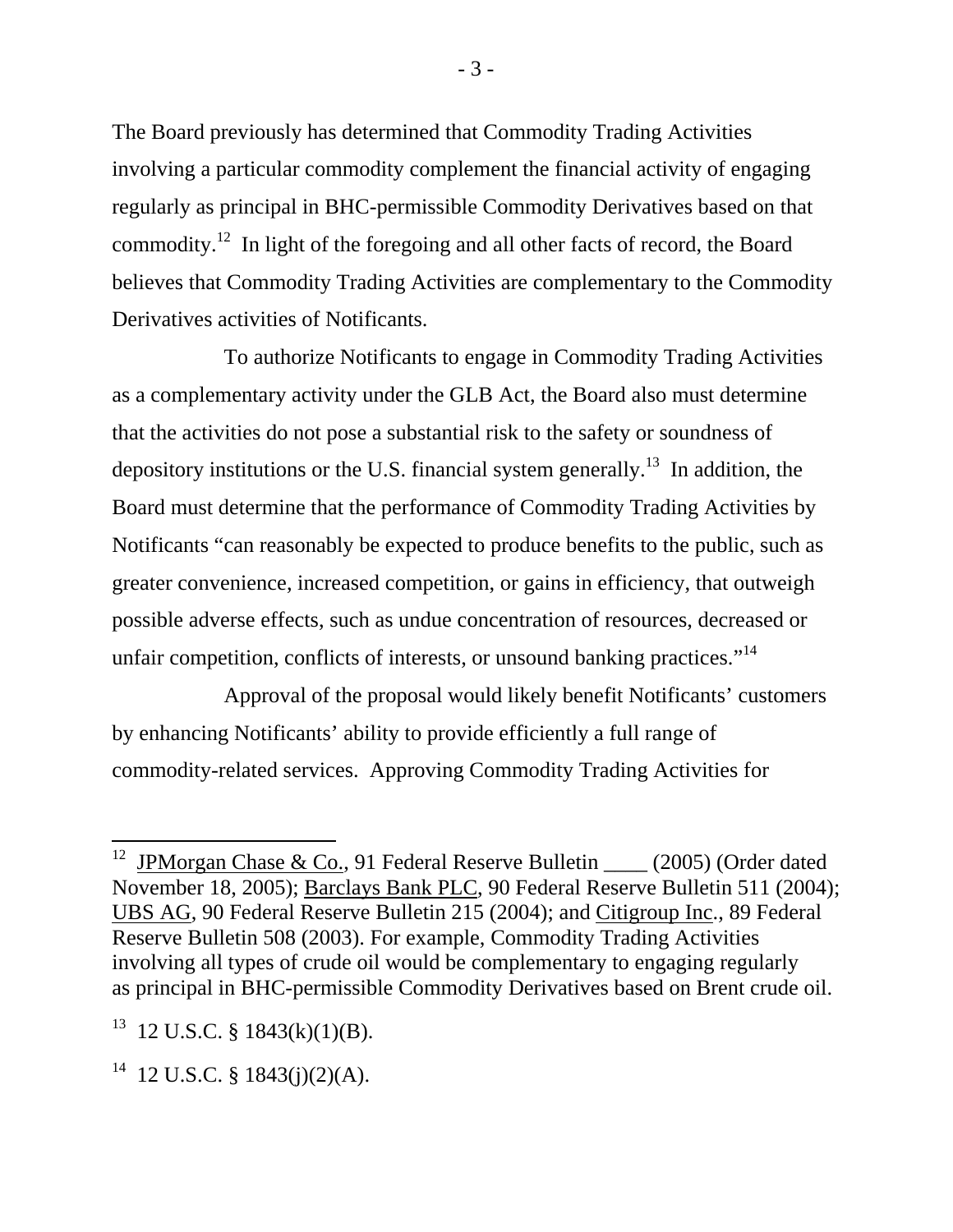Notificants also would enable them to improve their understanding of physical commodity and commodity derivatives markets and their ability to serve as an effective competitor in those markets.

The Board has evaluated the financial resources of the Notificants and their subsidiaries. Deutsche Bank's capital levels exceed the minimum levels that would be required under the Basel Capital Accord and are considered equivalent to the capital levels that would be required of a U.S. banking organization.

The Board also has evaluated the managerial resources of Notificants and their subsidiaries, including their management expertise, internal controls, and risk-management systems. The Board notes that on October 12, 2005, Deutsche Bank's subsidiary bank, Deutsche Bank Trust Company Americas ("DBTCA"), New York, New York, a state member bank, entered into a written agreement (the "Written Agreement") with the Board and the New York State Banking Department pursuant to section 8 of the Federal Deposit Insurance Act<sup>15</sup> to address deficiencies in its anti-money laundering programs.<sup>16</sup> In reviewing this proposal, the Board has considered the enhancements DBTCA has already made and is currently making to its systems and programs to ensure compliance with anti-money laundering laws and the Written Agreement. The Board will continue to monitor DBTCA's ongoing actions to develop, implement, and maintain effective compliance systems and programs and to meet the requirements of the Written Agreement. Furthermore, the proposed Commodity Trading Activities

<sup>15 12</sup> U.S.C. § 1818.

<sup>&</sup>lt;sup>16</sup> See Written Agreements Approved by the Federal Reserve Banks, 91 Federal Reserve Bulletin  $\frac{\sqrt{2005}}{\sqrt{2005}}$ .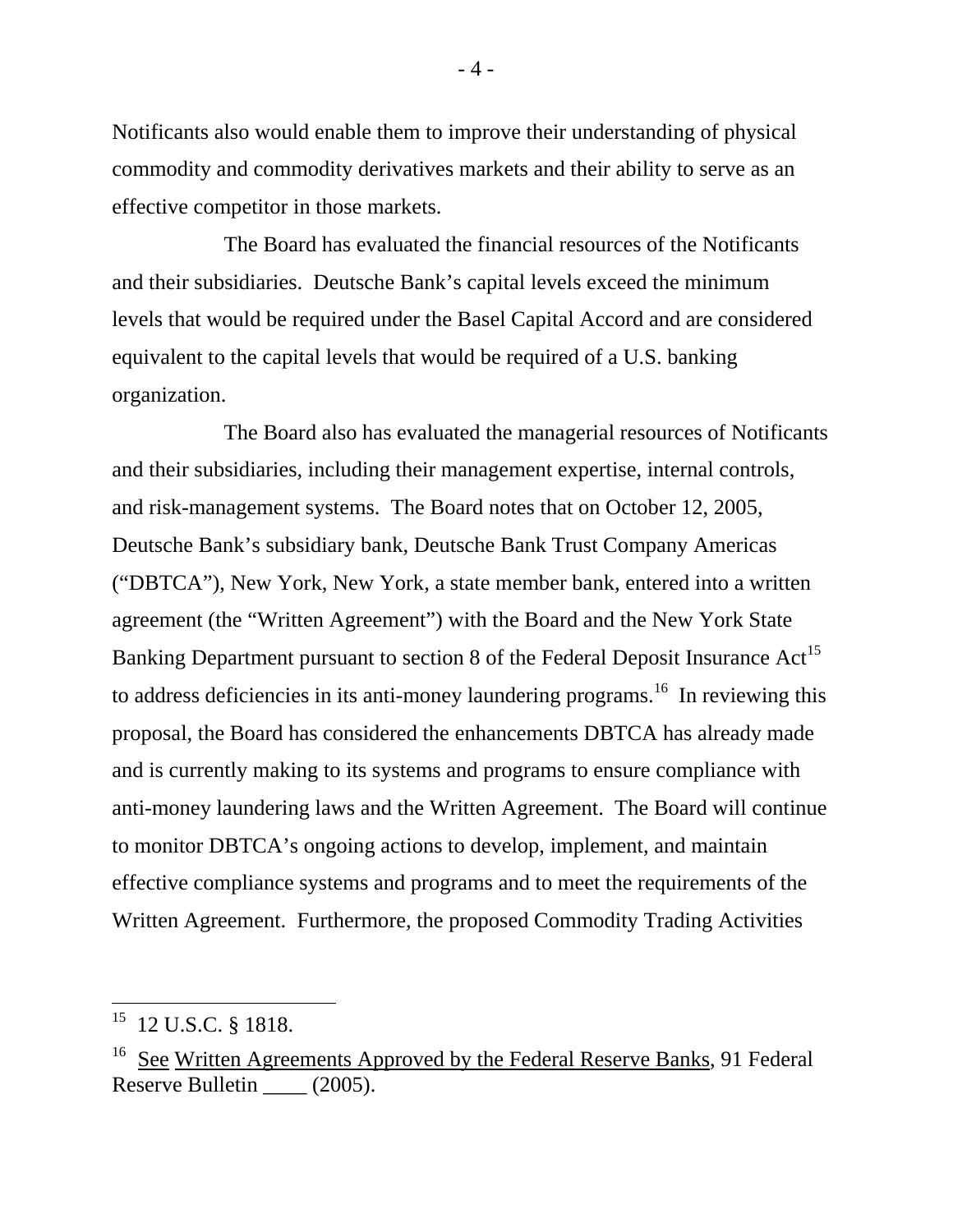will not be conducted by DBTCA or its management and commencement of the proposed activities should not impede Deutsche Bank's efforts to address the weaknesses at DBTCA.

In reviewing Notificants' managerial expertise and internal control framework with respect to the proposed Commodity Trading Activities, the Board notes that Notificants have established and maintained policies for monitoring, measuring, and controlling the credit, market, settlement, reputational, legal, and operational risks involved in their Commodity Trading Activities. These policies address key areas, such as counterparty-credit risk, value-at-risk methodology, and internal limits with respect to commodity trading, new business and new product approvals, and identification of transactions that require higher levels of internal approval. The policies also describe critical internal control elements, such as reporting lines, and the frequency and scope of internal audits of Commodity Trading Activities. Notificants have integrated the risk management of Commodity Trading Activities into their overall risk-management framework. Based on the above and all the facts of record, the Board believes that Notificants have the managerial expertise and internal control framework to manage adequately the risks of taking and making delivery of physical commodities as proposed.

As a condition of this order, to limit the potential safety and soundness risks of Commodity Trading Activities, the market value of commodities held by Notificants as a result of Commodity Trading Activities must not exceed 5 percent of Deutsche Bank's consolidated tier 1 capital (as calculated under its home country standard).<sup>17</sup> Notificants also must notify

- 5 -

 $17$  Notificants would be required to include in this 5 percent limit the market value of any commodities they hold as a result of a failure of reasonable efforts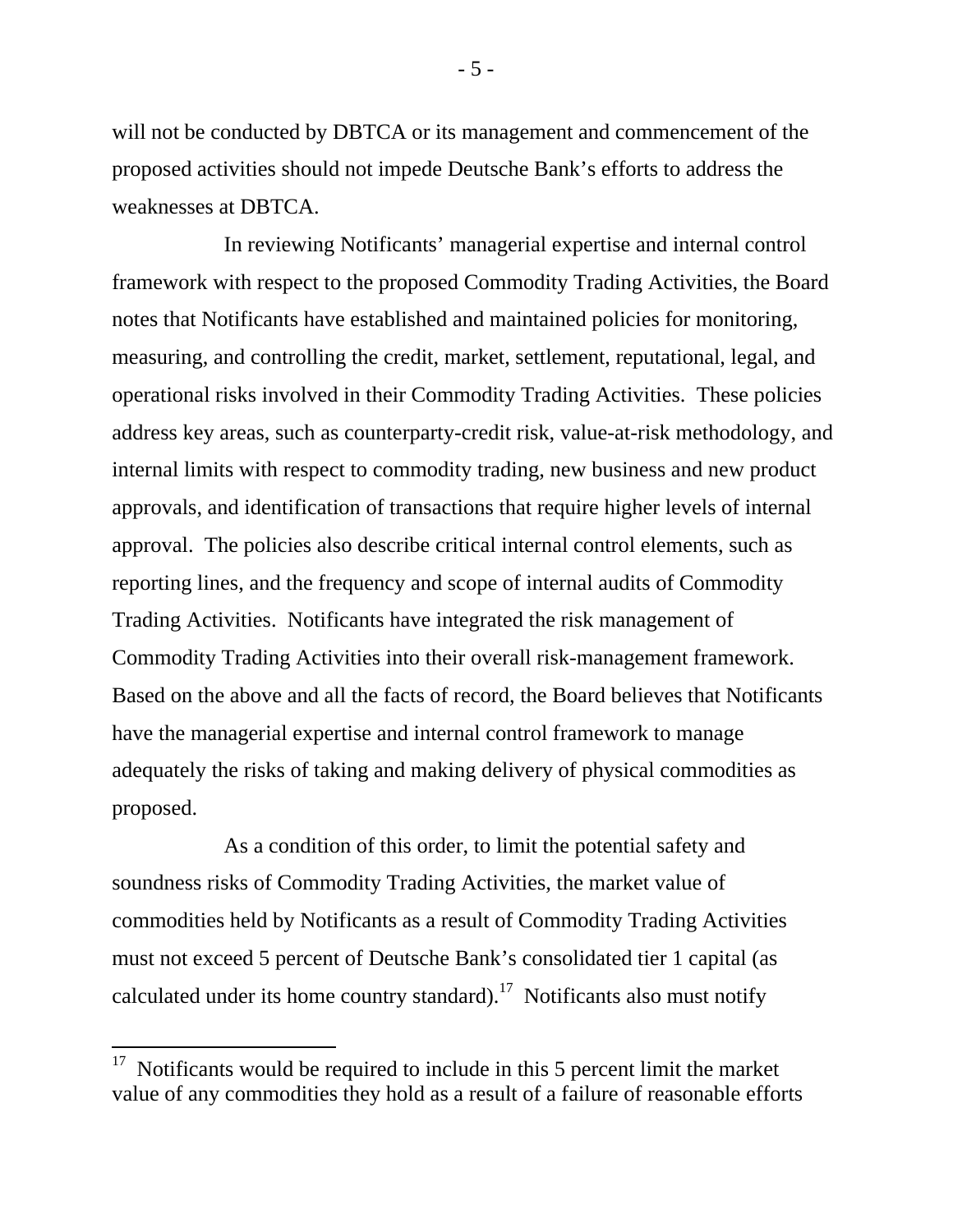the Federal Reserve Bank of New York if the market value of commodities held by Notificants as a result of their Commodity Trading Activities exceeds 4 percent of Deutsche Bank's tier 1 capital.

In addition, Notificants may take and make delivery only of physical commodities for which derivative contracts have been authorized for trading on a U.S. futures exchange by the Commodity Futures Trading Commission ("CFTC") (unless specifically excluded by the Board) or that have been specifically approved by the Board.<sup>18</sup> This requirement is designed to prevent Notificants from becoming involved in dealing in finished goods and other items, such as real estate, that lack the fungibility and liquidity of exchange-traded commodities.

To minimize the exposure of Notificants to additional risks, including storage, transportation, legal, and environmental risks, Notificants would not be authorized (i) to own, operate, or invest in facilities for the extraction, transportation, storage, or distribution of commodities; or (ii) to process, refine, store, or otherwise alter commodities in the United States. In conducting their

to avoid taking delivery under section 225.28(b)(8)(ii)(B) of Regulation Y. 12 CFR 225.28(b)(8)(ii)(B).

<sup>18</sup> The particular commodity derivative contract that Notificants take to physical settlement need not be exchange traded, but (in the absence of specific Board approval) futures or options on futures on the commodity underlying the derivative contract must have been authorized for exchange trading by the CFTC.

The CFTC publishes annually a list of the CFTC-authorized commodity contracts. See Commodity Futures Trading Commission, FY 2004 Annual Report to Congress 109. With respect to granularity, the Board intends this requirement to permit Commodity Trading Activities involving all types of a listed commodity. For example, Commodity Trading Activities involving any type of coal or coal derivative contract would be permitted, even though the CFTC has authorized only Central Appalachian coal.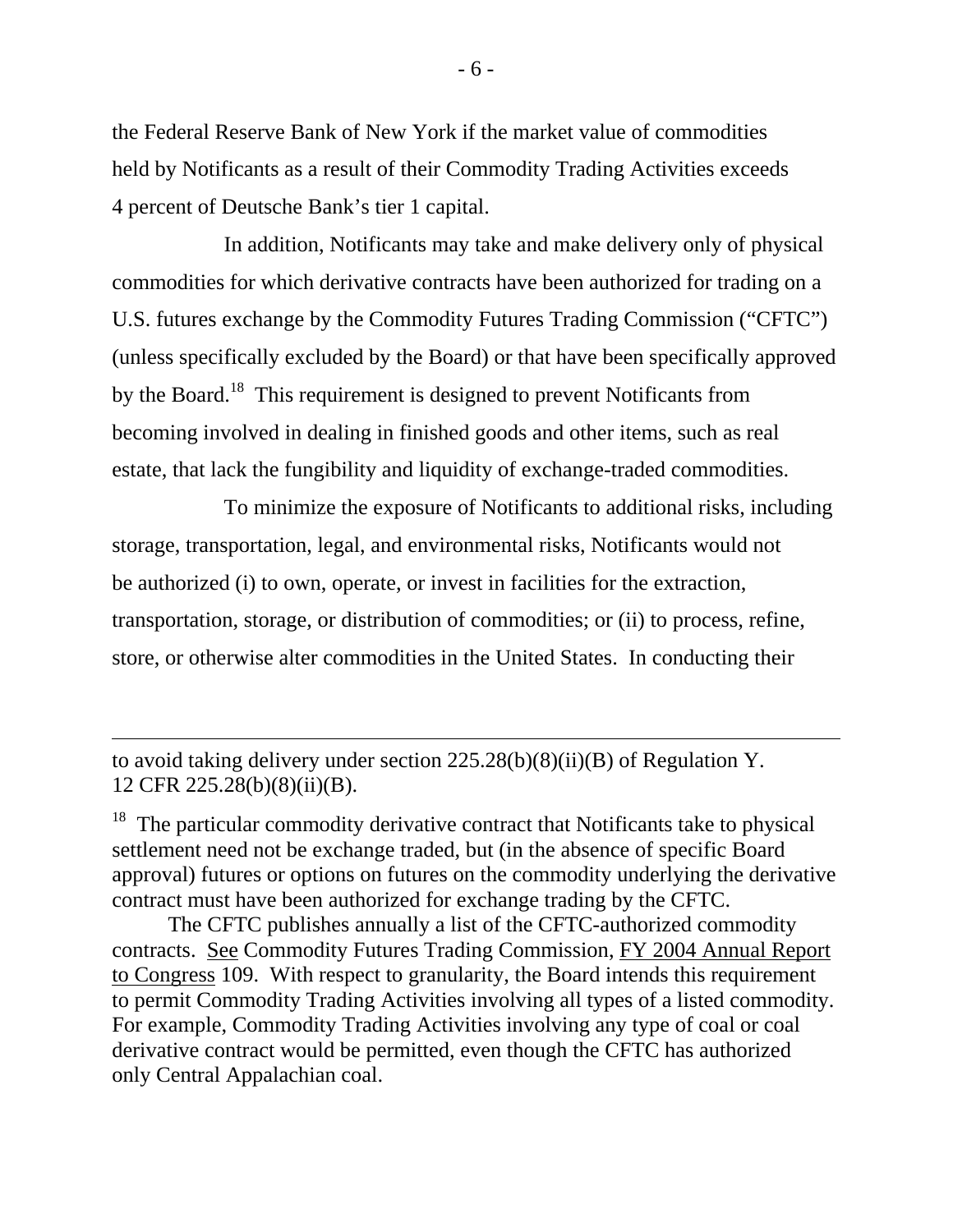Commodity Trading Activities, Notificants have committed to use appropriate storage and transportation facilities owned and operated by third parties.<sup>19</sup>

Notificants and their Commodity Trading Activities also remain subject to the general securities, commodities, and energy laws and the rules and regulations (including the antifraud and antimanipulation rules and regulations) of the Securities and Exchange Commission, the CFTC, and the Federal Energy Regulatory Commission.

Permitting Notificants to engage in the limited amount and types of Commodity Trading Activities described above, on the terms described in this order, would not appear to pose a substantial risk to Notificants, depository institutions, or the U.S. financial system generally. Through their existing authority to engage in Commodity Derivatives, Notificants already may incur the price risk associated with commodities. Permitting Notificants to buy and sell commodities in the spot market or physically settle Commodity Derivatives would not appear to increase significantly their potential exposure to commodity-price risk.

For these reasons, and based on Notificants' policies and procedures for monitoring and controlling the risks of Commodity Trading Activities, the Board concludes that consummation of the proposal does not pose a substantial risk to the safety or soundness of depository institutions or the financial system generally and can reasonably be expected to produce benefits to the public that outweigh any potential adverse effects.

- 7 -

 $19$  Approving Commodity Trading Activities as a complementary activity, subject to limits and conditions, would not in any way restrict the existing authority of Notificants to deal in foreign exchange, precious metals, or any other bank-eligible commodity.